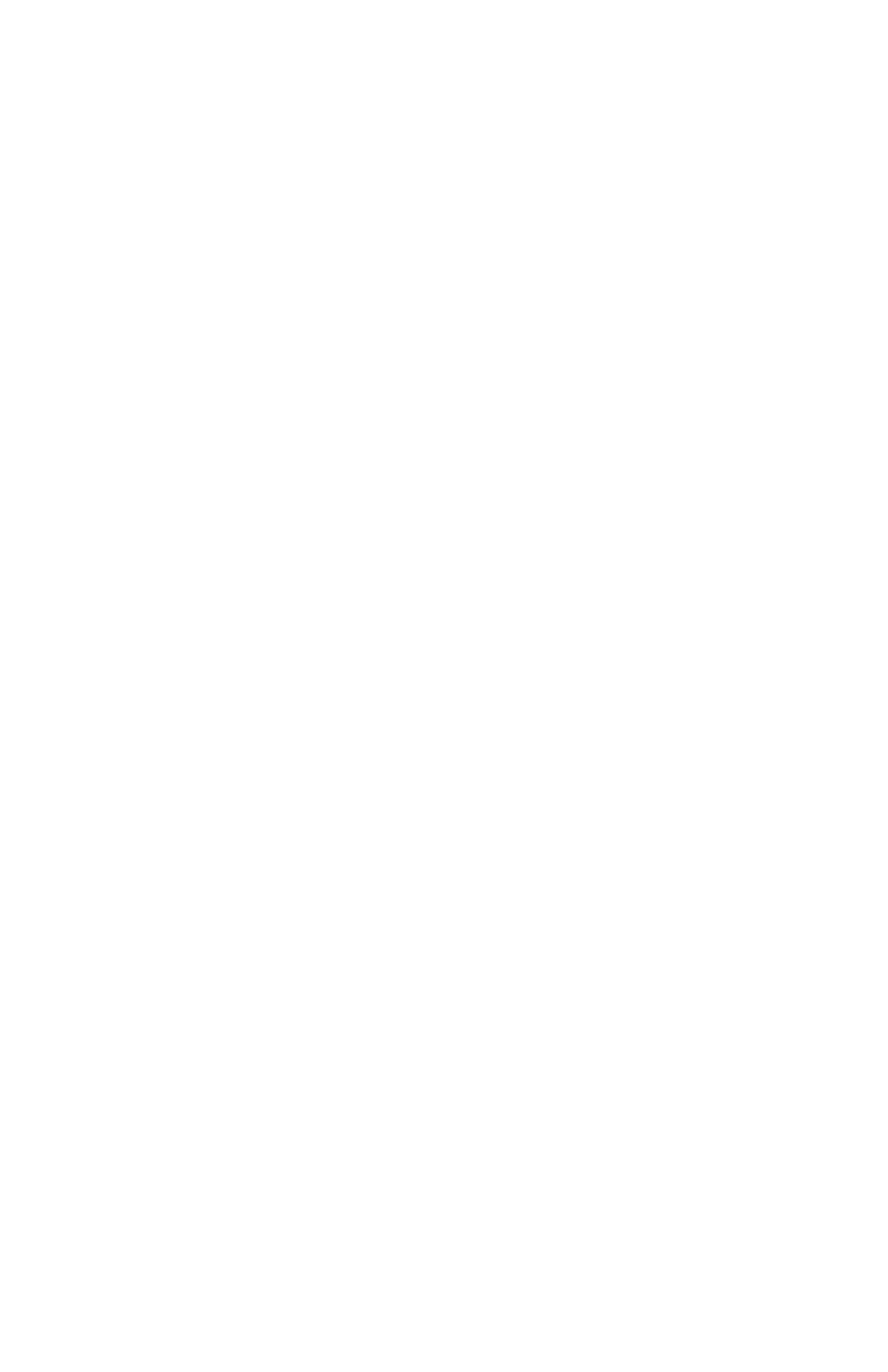### **THE SMART CHOICE**

Visit **www.smartworldwidefun.com** for more fun products.

### **CONTENTS**

| <b>SAFETY</b>       |  |
|---------------------|--|
| RETURNS & WARRANTY9 |  |
|                     |  |
|                     |  |
|                     |  |
|                     |  |
|                     |  |
|                     |  |
|                     |  |
|                     |  |
|                     |  |

Your safety and the safety of others is very important.

We have provided many important safety messages in this manual and on your appliance. Always read and obey all safety messages.



This is the safety alert symbol.

This symbol alerts you to potential hazards that can kill or hurt you and others.

All safety messages will follow the safety alert symbol.

All safety messages will tell you what the potential hazard is, tell you how to reduce the chance of injury, and tell you what can happen if the instructions are not followed.

**Appliance Specifications:** 220-240 V ~ 50/60 Hz, 1200 Watts

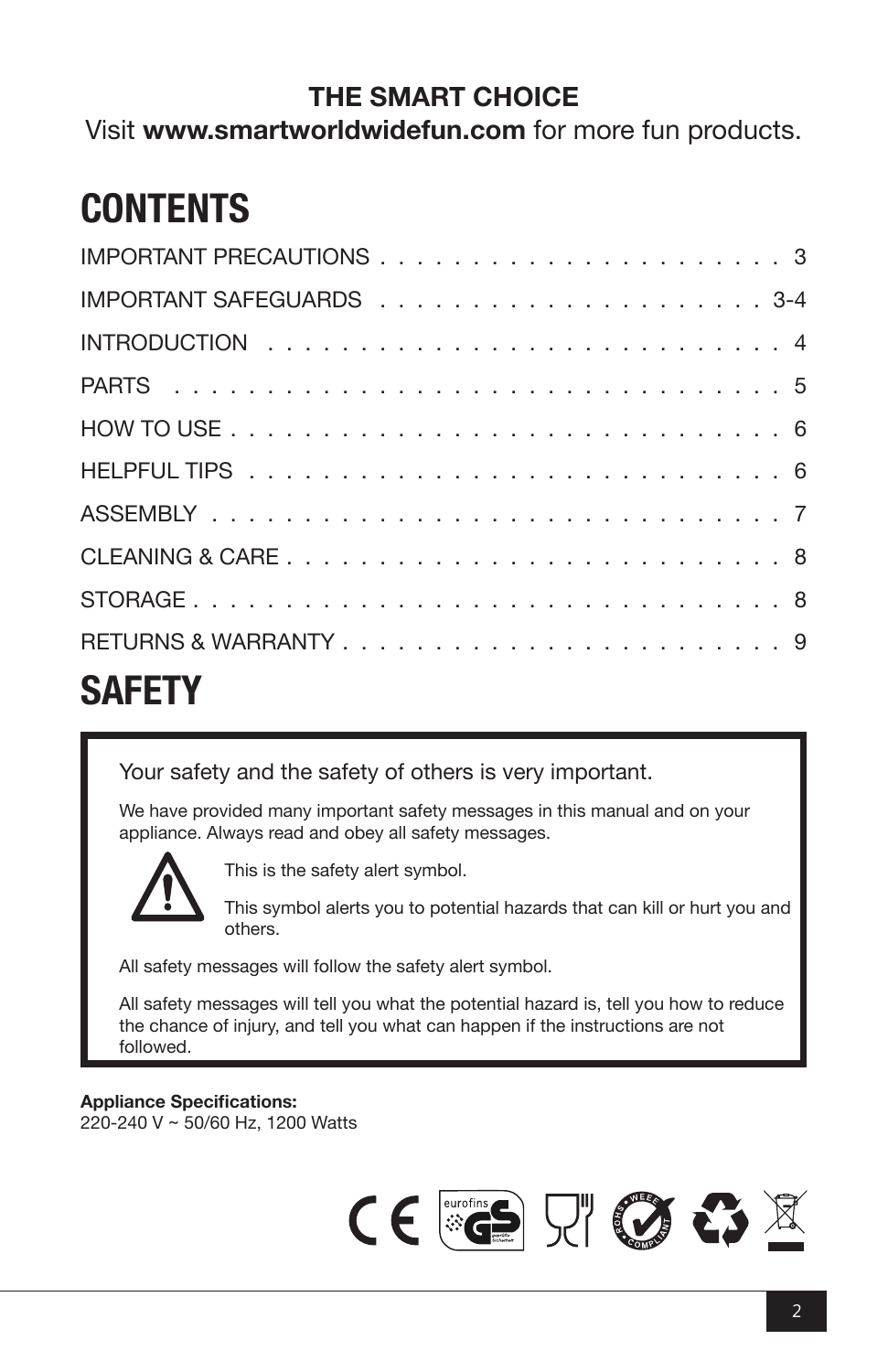# **IMPORTANT PRECAUTIONS**

- 1. NEVER immerse appliance or cord in water.
- 2. NEVER use near water.
- 3. NEVER use an abrasive sponge or cloth on the appliance.
- 4. NEVER leave appliance unattended while in use.
- 5. NEVER place anything other than what is intended to be cooked in the appliance.
- 6. Unplug appliance from outlet when not in use and when cleaning.
- 7. DO NOT place appliance in dishwasher.
- 8. Keep out of reach of children.
- 9. This appliance is NOT A TOY.
- 10. This appliance is not intended for use by young children or the cognitively challenged without supervision.
- 11. Young children should be supervised to ensure that they do not play with the appliance.

## **IMPORTANT SAFEGUARDS**

When using electrical appliances, basic safety precautions should always be followed, including:

- **1. Read all instructions before operating this appliance.**
- 2. DO NOT touch hot surfaces.
- 3. DO NOT use outdoors. FOR HOUSEHOLD USE ONLY.
- 4. To protect against risk of electrical shock, do not immerse cord, plugs or appliance in water or any other liquid.
- 5. To avoid fire or shock hazard, or damage to the unit, this unit should be plugged into a polarised 220-240 Volt AC outlet ONLY.
- 6. DO NOT operate any appliance with a damaged cord or plug, after the appliance malfunctions, or if it is dropped or damaged in any manner. Return the appliance to the nearest authorised service facility for examination, or to a repair shop for electrical or mechanical adjustment.
- 7. The appliance manufacturer does not recommend the use of accessory attachments other than what is supplied with the unit. They may cause injuries.
- 8. Close supervision is necessary when any appliance is used by or near children.
- 9. DO NOT place on or near a hot gas or electric burner, or in a heated oven.
- 10. DO NOT overload wall outlet or extension cords, as this can result in a risk of fire or electric shock.
- 11. This appliance should not be used for purposes other than stated in the instructions accompanying this appliance.
- 12. DO NOT leave unit unattended while in use or when plugged into an outlet.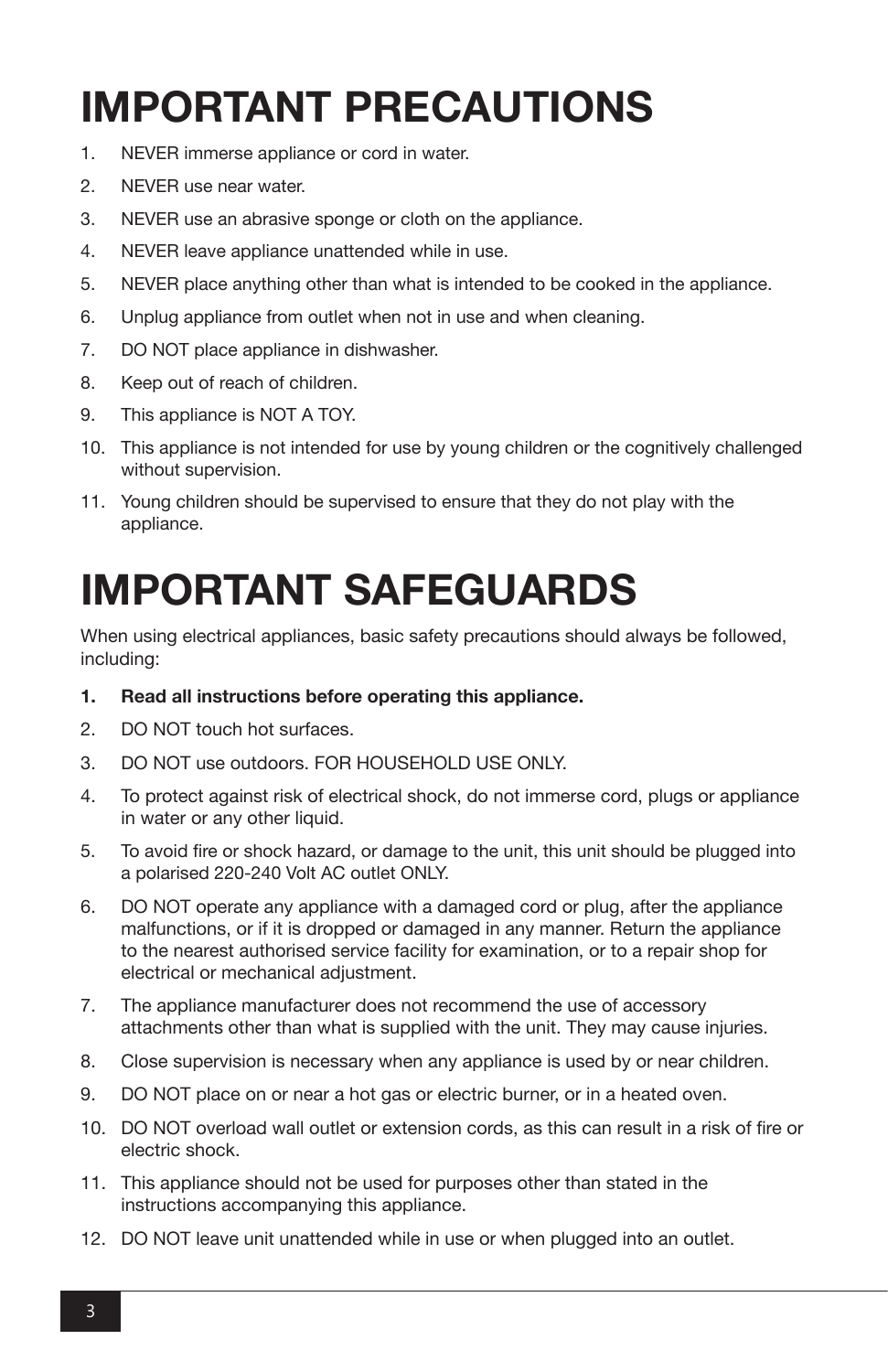- 13. Unplug from outlet when not in use and before removing parts for cleaning. Allow to cool before putting on or taking off parts and before cleaning the appliance.
- 14. A short power-supply cord or detachable power-supply cord is provided to reduce the risk resulting from becoming entangled in or tripping over a longer cord. Do not let cord hang over edge of table or touch hot surfaces.
- 15. Always plug cord into wall outlet before operation. There is no on/off switch. To turn off, remove plug from wall outlet. Allow unit to cool completely before putting away.
- 16. Longer detachable power-supply cords or extension cords are available and may be used if care is exercised in their use. Exception: An extension cord or longer detachable cord is not recommended for use with this appliance.
- 17. If a long detachable power-supply cord or extension cord is used: 1) The marked electrical rating of the cord or extension cord should be at least as great as the electrical rating of the appliance; 2) If the appliance is of the grounded type, the extension cord should be a grounding 3-wire cord; and 3) The longer cord should be arranged so that it does not drape over the countertop or table top where it can be pulled on by children or tripped over unintentionally.
- 18. This appliance has an approved plug. **Do not attempt to modify the plug in any way.**
- 19. Extreme caution should be used when moving an appliance with hot food.
- 20. Do not attempt to service this appliance yourself, as opening or removing covers may expose you to dangerous voltage or other hazards. Refer all servicing to qualified service personnel.
- 21. Use a plastic or wooden kitchen utensil to carefully remove from unit.
- 22. Extreme caution as food will be very hot when opening and closing the lid on this unit. Use an oven mitt or pot holder when opening and closing the Lid for safety.

# **SAVE THESE INSTRUCTIONS! INTRODUCTION**

Thank you for purchasing the SMART Waffle/Grill 3-in-1! The ceramic plates for even heat disbursement and nonstick cooking surface ensure perfectly bake every time! The sleek black/brushed metal design will complement any countertop. With the SMART Waffle/Grill 3-in-1, making delicious waffles/sandwichs/grill has never been more fun!

This Product is for household use only.

No user-serviceable parts inside. Refer servicing to qualified service personnel.

A short power-supply cord is provided to reduce the hazards resulting from entanglement or tripping over a long cord. An extension cord may be used with care, however, the marked electrical rating should be at least as great as the electrical rating of this appliance. The extension cord should not be allowed to drape over the counter or tabletop where it can be pulled on by children or tripped over.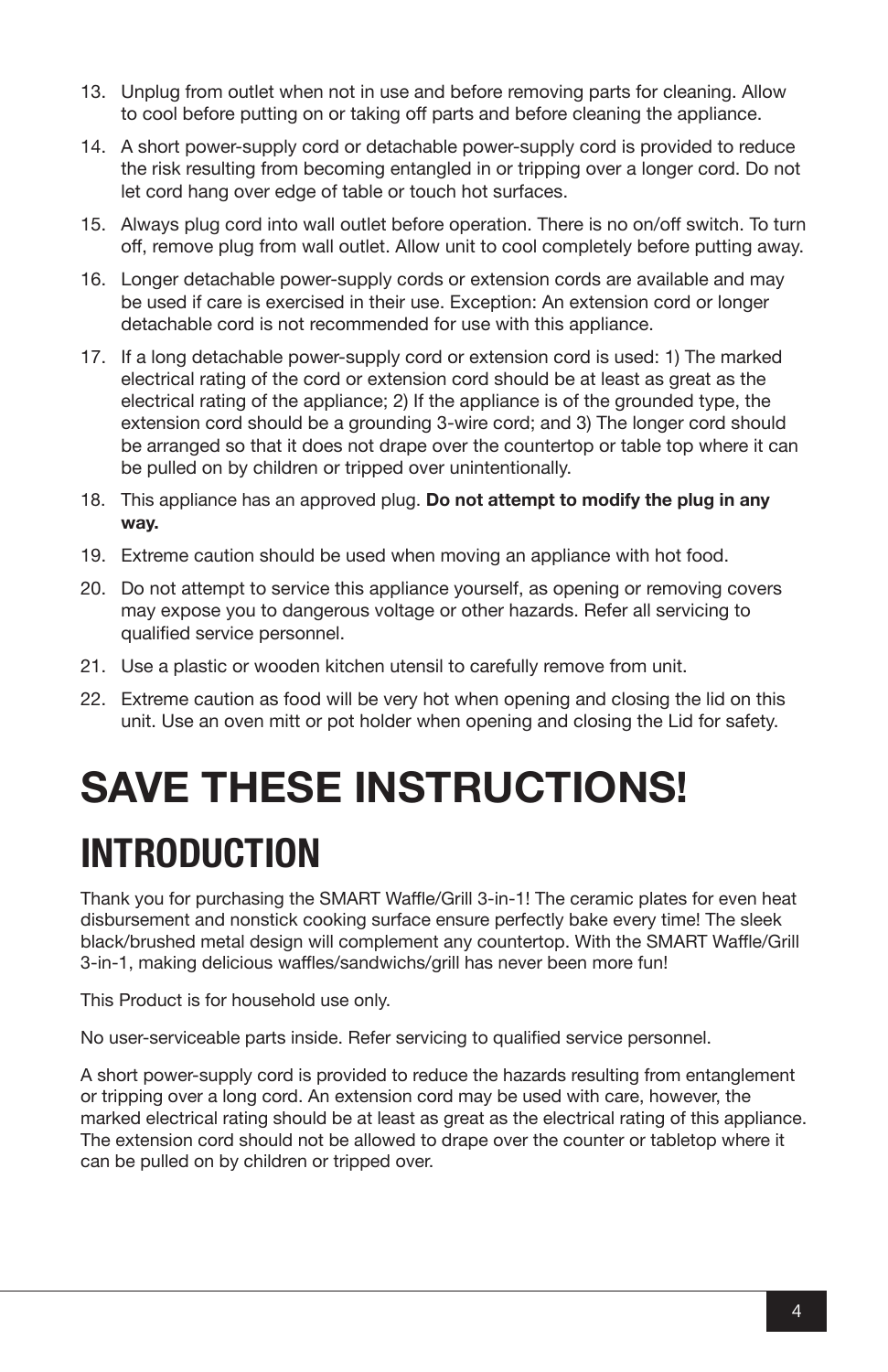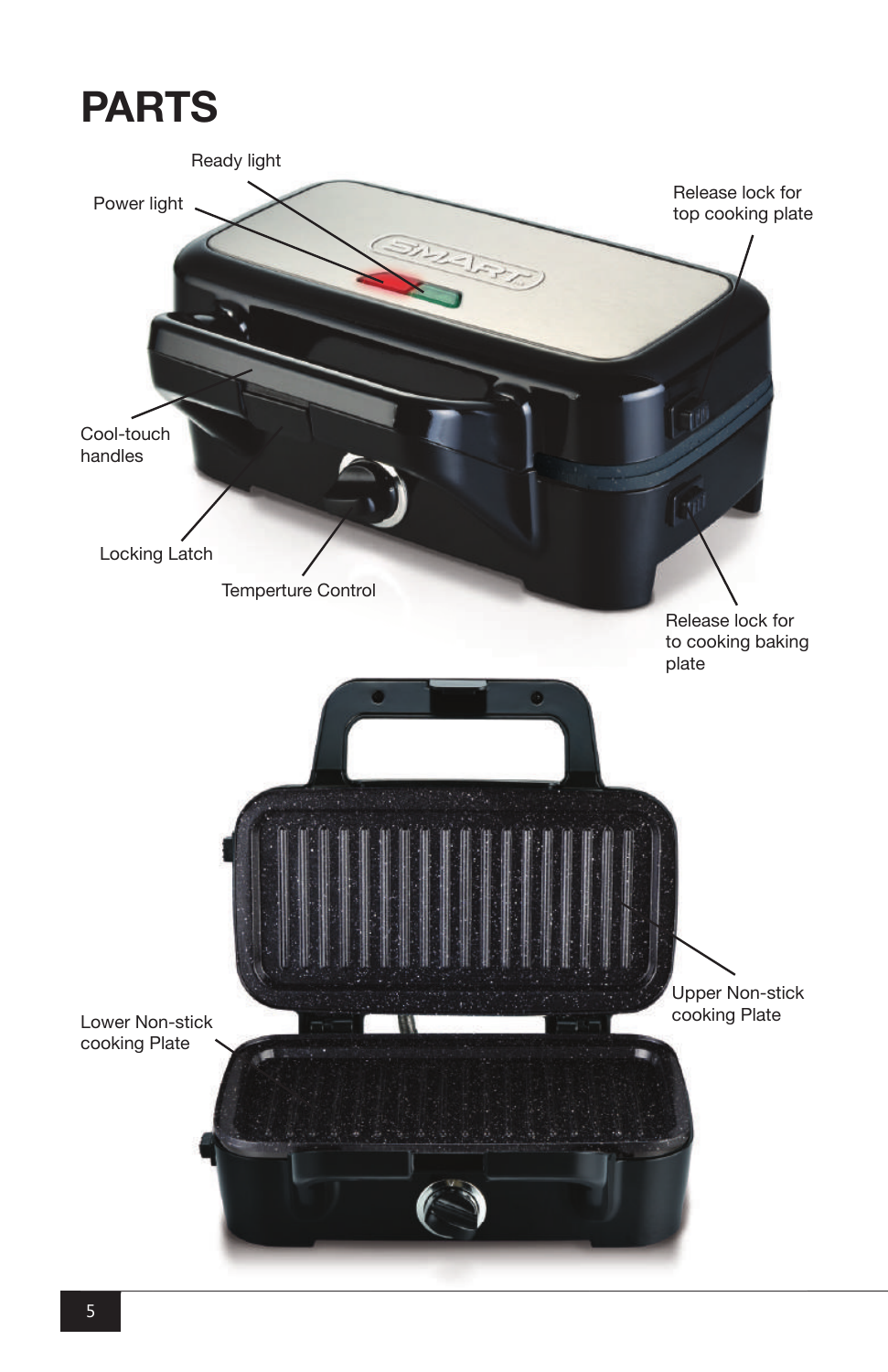# **Instructions for use**

- 1. This appliance is designed for making sandwiches, waffles and grilled food.
- 2. This appliance is equipped with cooking plates with an anti-stick coating .
- 3. Twin indicators for power on and ready.

 Steam may be released from appliance during cooking. For your safety, avoid contact with steam, as it is very hot and can cause burns.

## **First use**

- 1. Make sure that there is enough room around the appliance, so that the heat can escape and the air can circulate.
- 2. Clean the appliance. Check the instructions in the section Instruction for cleaning.
- 3. Put the appliance on a stable and flat surface.
- 4. Pour a few drops of vegetable oil on the cooking plates.
- 5. Plug in the SMART Waffle/Grill 3-in-1. Both red and green lights will switch on.
- 6. Turn the temperture control dial to set the desired temperature. It will start heating.
- 7. When the preheating is done and the appliance is ready for baking, the green light will turn off.
- 8. After use pull the plug out of the socket and let the appliance cool down completely.

# **HELPFUL TIPS**

### **NEVER leave the unit unattended while operating.**

### **Smoking**

During first use, you may notice slight smoking or a slight odour; this is normal with most new appliances. The smoking and odour is caused by the residues burning off the nonstick Cooking Plates and the Heating Element. Allow the appliance to preheat until smoke and odour no longer exists.

### **Nonstick Cooking Plates**

Each time you use your SMART Waffle/Grill 3-in-1, it is recommended that you coat the Cooking Plates lightly with a small amount of vegetable oil. Vegetable oil can be applied with a paper towel or with a nonstick oil spray.

Only use heat-resistant, non-metal utensils when operating this unit. Metal utensils could scratch or damage the nonstick cooking griddle.







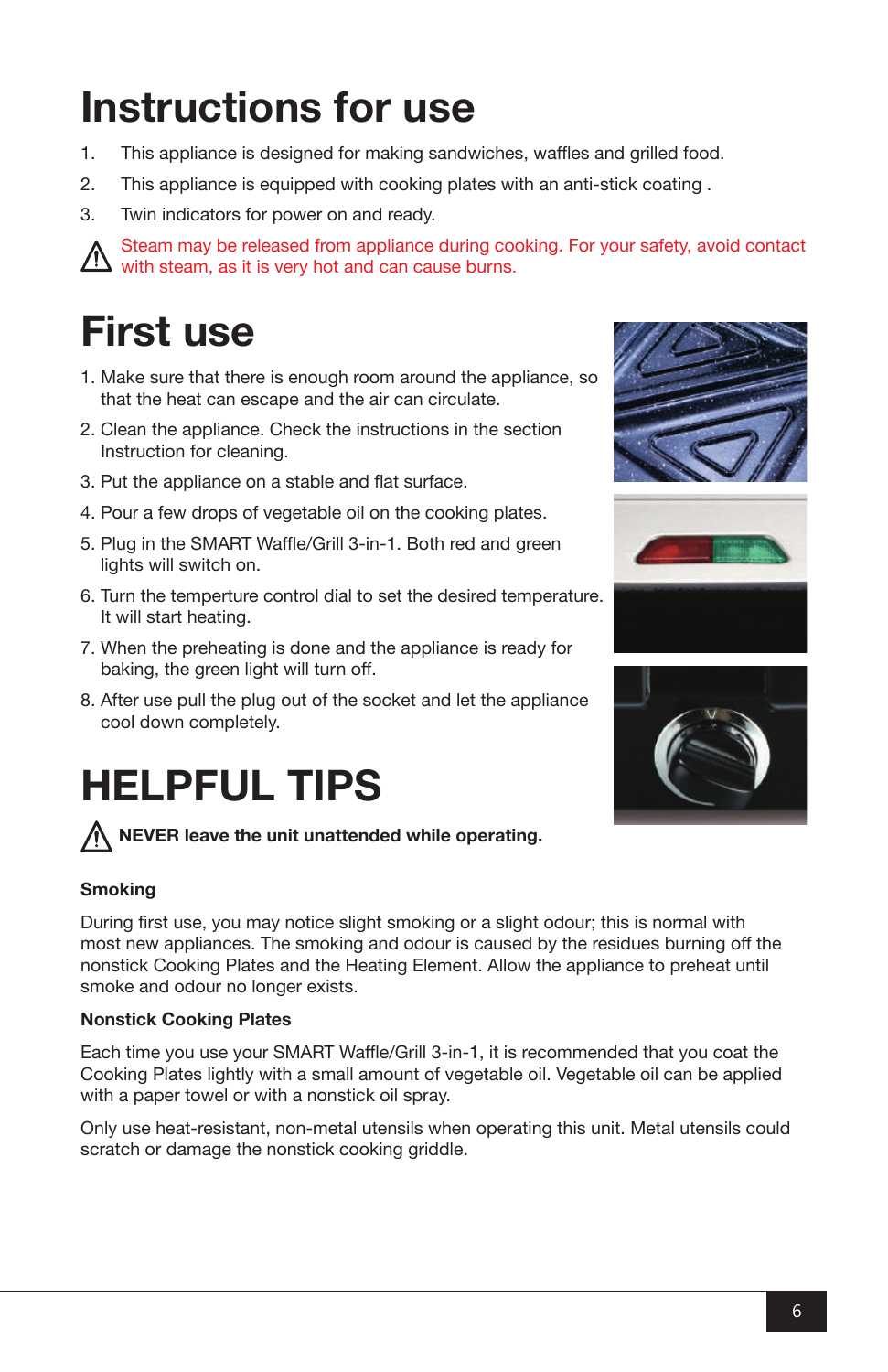# **ASSEMBLING & DISASSEMBLING**

Before assembling or disassembling anything, unplug the SMART Waffle/Grill 3-in-1 and wait until the appliance has cooled down completely.

Caution: Do not let the cooking plates come into contact with any metal cutlery or <u>/\</u> other metal objects to avoid damaging of the anti-stick coating.

Assemble the cooking plates you want to use, this is how you do the assembling.



Slot the locking pins of the bottom baking plate to the hinges and press down the plate to lock in place. You should hear a clicking sound to confirm it is in place. Do the same for the top cooking plate.



To remove the cooking plates, press the buttons on the sides of the appliance to release the cooking plates.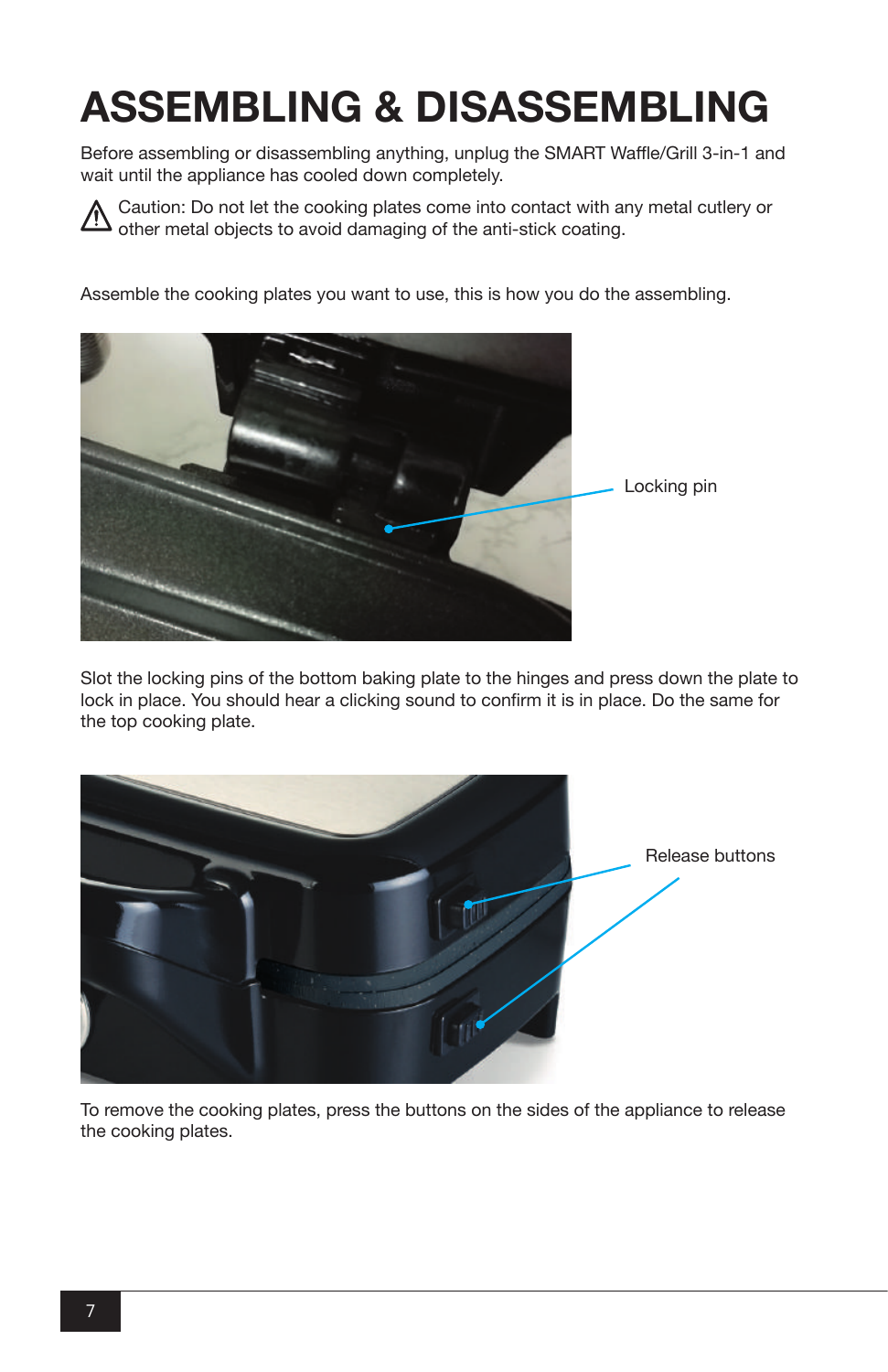# **CLEANING & CARE**

Please take care of your SMART Waffle/Grill 3-in-1 by following these simple instructions and precautions. Cleaning is a snap.

- Disconnect from the electrical outlet by unplugging the appliance.
- Make sure the appliance is cool before cleaning.
- Clean the upper and lower Nonstick Cooking Surfaces with a damp, non-abrasive cloth and dry.
- Wipe the exterior with a damp, non-abrasive cloth and dry.
- DO NOT put any parts in a dishwasher.
- NEVER immerse appliance or cord in water.

It is that simple!

### **STORAGE**

- Always unplug the SMART Waffle/Grill 3-in-1 before storage.
- Always make sure the SMART Waffle/Grill 3-in-1 is cool and dry before storing.



Integrated cord storage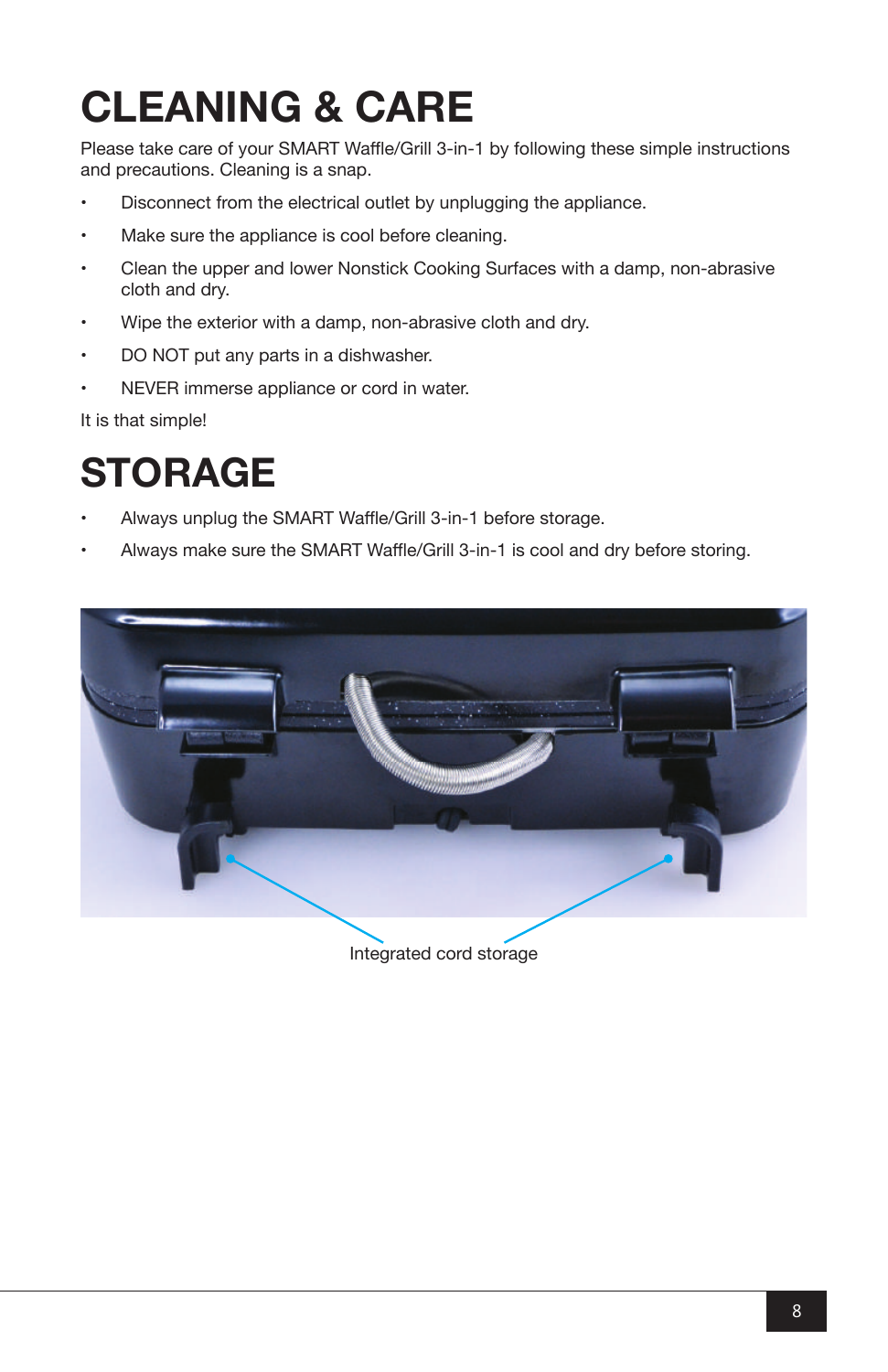### **RETURNS & WARRANTY**

### **SHOULD YOUR UNIT NOT WORK OR IF DAMAGED WHEN YOU FIRST TAKE IT OUT OF THE BOX PLEASE RETURN IT TO THE PLACE OF PURCHASE IMMEDIATELY WITH THE PROOF OF PURCHASE.**

### **SMART Waffle/Grill 3-in-1 / SWG3000**

Should you have any questions, please contact the seller.

Exclusively Manufactured and Distributed by:

SMART Worldwide (an SMA Worldwide Ltd. Company) SMA House Langley Waters, Home Park Kings Langley, WD4 8LZ **Hertfordshire** United Kingdom Phone: Please see website for details Web: www.smartworldwidefun.com Email: sma@smagm.com



#### **Customer Service Inquiry**

To submit a Customer Service inquiry, go to www.smartworldwidefun.com and fill out the Customer Service Inquiry form and click the Submit button.

This appliance is designed and built to provide many years of satisfactory performance under normal household use. The distributor pledges to the original owner that should there be any defects in material or workmanship during the first 90 days of purchase, we will repair or replace the unit at our option. Our pledge does not apply to damages caused by shipping, mishandling or unit being dropped. A product deemed defective either from manufacturing or being mishandled is up to the distributor's discretion. In order to obtain service under this warranty, please contact the seller as the first port of call.

#### **This warranty does not apply to re-manufactured merchandise.**

Please read these instructions carefully. Failure to comply with these instructions, damages caused by improper replacement parts, abuse or misuse will void this pledge to you and is being made in place of all other expressed warranties.

For more information, visit us online at **www.smartworldwidefun.com**



@SMARTWorldwide1 F @SMARTWorldwide



smartchoice007 **SmartWorldwidefun**